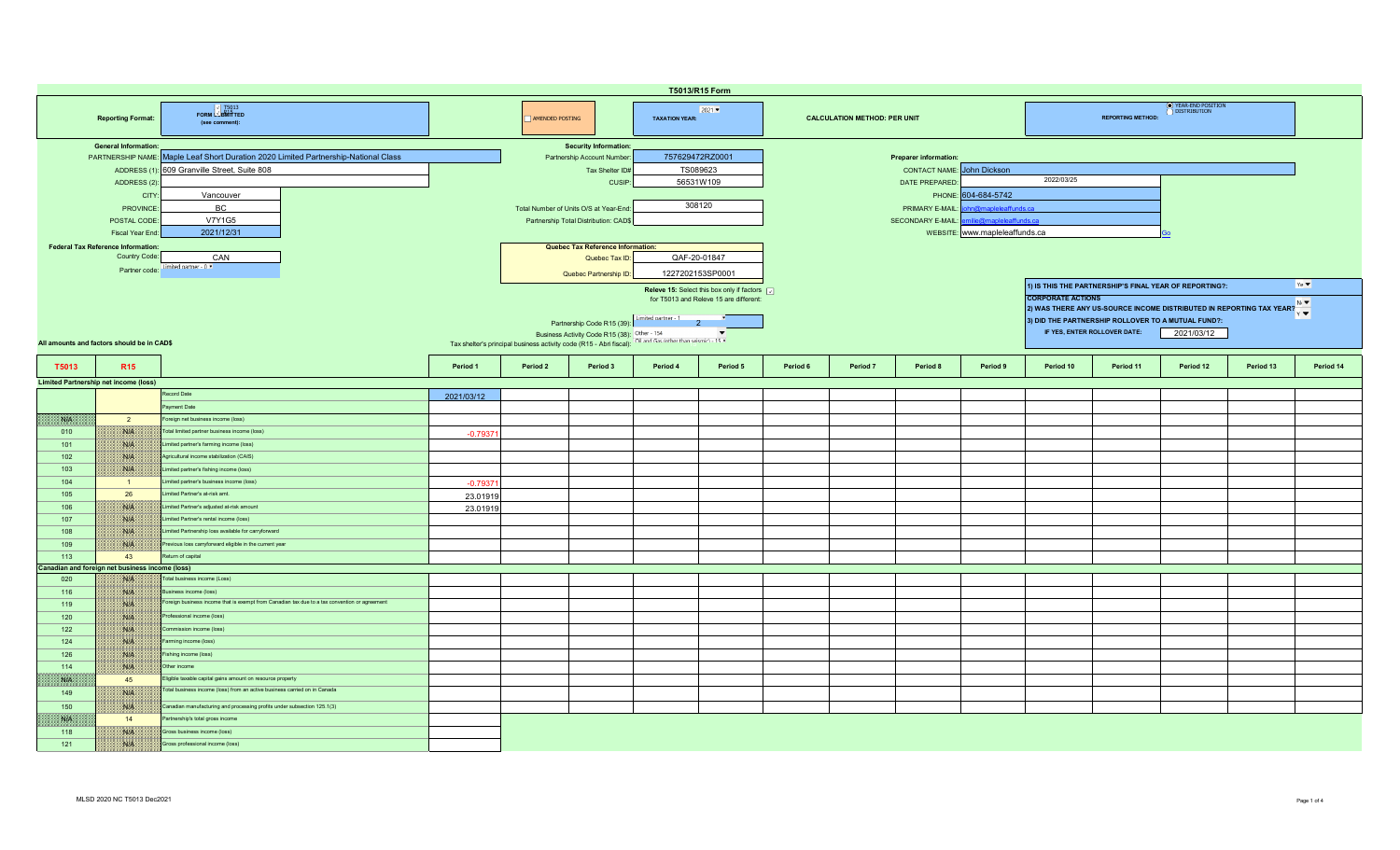| T5013                         | <b>R15</b>                                            |                                                                                                 | Period 1 | Period 2 | Period 3 | Period 4 | Period 5 | Period 6 | Period 7 | Period 8 | Period 9 | Period 10 | Period 11 | Period 12 | Period 13 | Period 14 |
|-------------------------------|-------------------------------------------------------|-------------------------------------------------------------------------------------------------|----------|----------|----------|----------|----------|----------|----------|----------|----------|-----------|-----------|-----------|-----------|-----------|
| 123                           | W                                                     | Gross commission income (loss)                                                                  |          |          |          |          |          |          |          |          |          |           |           |           |           |           |
| 125                           | NIA                                                   | Gross farming income (loss)                                                                     |          |          |          |          |          |          |          |          |          |           |           |           |           |           |
| 127                           | NIA                                                   | Gross fishing income (loss)                                                                     |          |          |          |          |          |          |          |          |          |           |           |           |           |           |
|                               |                                                       | >>> Canadian and foreign net business income (loss) - Jurisdiction Allocation                   |          |          |          |          |          |          |          |          |          |           |           |           |           |           |
| $\blacktriangledown$          |                                                       |                                                                                                 |          |          |          |          |          |          |          |          |          |           |           |           |           |           |
| $\overline{\phantom{0}}$      |                                                       |                                                                                                 |          |          |          |          |          |          |          |          |          |           |           |           |           |           |
| $\blacktriangledown$          |                                                       |                                                                                                 |          |          |          |          |          |          |          |          |          |           |           |           |           |           |
| $\blacktriangledown$          |                                                       |                                                                                                 |          |          |          |          |          |          |          |          |          |           |           |           |           |           |
| $\overline{\phantom{0}}$      |                                                       |                                                                                                 |          |          |          |          |          |          |          |          |          |           |           |           |           |           |
| $\blacktriangledown$          |                                                       |                                                                                                 |          |          |          |          |          |          |          |          |          |           |           |           |           |           |
| $\blacktriangledown$          |                                                       |                                                                                                 |          |          |          |          |          |          |          |          |          |           |           |           |           |           |
|                               | Canadian and foreign investments and carrying charges |                                                                                                 |          |          |          |          |          |          |          |          |          |           |           |           |           |           |
| 110                           | 3 <sup>1</sup>                                        | Canadian and foreign net rental income (loss)                                                   |          |          |          |          |          |          |          |          |          |           |           |           |           |           |
| 111                           | $\overline{4}$                                        | Foreign net rental income (loss)                                                                |          |          |          |          |          |          |          |          |          |           |           |           |           |           |
| 112                           | NA                                                    | Foreign net rental income that is exempt from Canadian tax due to a tax convention or agreement |          |          |          |          |          |          |          |          |          |           |           |           |           |           |
| 117                           | NIA                                                   | Gross Canadian and foreign rental income                                                        |          |          |          |          |          |          |          |          |          |           |           |           |           |           |
| 128                           | 7 <sup>7</sup>                                        | nterest from Canadian sources                                                                   |          |          |          |          |          |          |          |          |          |           |           |           |           |           |
| 146                           | $\overline{7}$                                        | Other investment income                                                                         |          |          |          |          |          |          |          |          |          |           |           |           |           |           |
| $128 + 146$                   | Total of 7                                            |                                                                                                 |          |          |          |          |          |          |          |          |          |           |           |           |           |           |
| 129                           | 6B                                                    | Actual amount of dividends (other than eligible dividends)                                      |          |          |          |          |          |          |          |          |          |           |           |           |           |           |
| 132                           | 6A                                                    | Actual amount of eligible dividends                                                             |          |          |          |          |          |          |          |          |          |           |           |           |           |           |
| 135                           | 8                                                     | Foreign dividend and interest income                                                            |          |          |          |          |          |          |          |          |          |           |           |           |           |           |
| 137                           | 13                                                    | usiness investment loss                                                                         |          |          |          |          |          |          |          |          |          |           |           |           |           |           |
| 145                           | 15B                                                   | Dividend rental arrangement compensation payments                                               |          |          |          |          |          |          |          |          |          |           |           |           |           |           |
| 210                           | 15A                                                   | Total carrying charges                                                                          |          |          |          |          |          |          |          |          |          |           |           |           |           |           |
|                               |                                                       | >>> Canadian and foreign investments and carrying charges - Jurisdiction allocation             |          |          |          |          |          |          |          |          |          |           |           |           |           |           |
| $\blacktriangledown$          |                                                       |                                                                                                 |          |          |          |          |          |          |          |          |          |           |           |           |           |           |
| $\overline{\phantom{a}}$      |                                                       |                                                                                                 |          |          |          |          |          |          |          |          |          |           |           |           |           |           |
| $\blacktriangledown$          |                                                       |                                                                                                 |          |          |          |          |          |          |          |          |          |           |           |           |           |           |
| $\blacktriangledown$          |                                                       |                                                                                                 |          |          |          |          |          |          |          |          |          |           |           |           |           |           |
| $\blacktriangledown$          |                                                       |                                                                                                 |          |          |          |          |          |          |          |          |          |           |           |           |           |           |
| $\overline{\phantom{a}}$      |                                                       |                                                                                                 |          |          |          |          |          |          |          |          |          |           |           |           |           |           |
| Other amounts and information |                                                       |                                                                                                 |          |          |          |          |          |          |          |          |          |           |           |           |           |           |
| 030                           | NBA.                                                  | Total capital gain (loss)                                                                       |          |          |          |          |          |          |          |          |          |           |           |           |           |           |
| 151                           | 10                                                    | Capital gains (losses) [R15: used to calculate the deduction]                                   |          |          |          |          |          |          |          |          |          |           |           |           |           |           |
| 151                           | 12                                                    | Capital gains (losses) [R15: not used to calculate the deduction]                               |          |          |          |          |          |          |          |          |          |           |           |           |           |           |
| 159                           | 11                                                    | Capital gains reserve                                                                           | 16.82147 |          |          |          |          |          |          |          |          |           |           |           |           |           |
| 040                           | 5 <sub>5</sub>                                        | Capital cost allowance                                                                          |          |          |          |          |          |          |          |          |          |           |           |           |           |           |
| <b>NA</b>                     | 9                                                     | Patronage dividends from a cooperative                                                          |          |          |          |          |          |          |          |          |          |           |           |           |           |           |
| san 1                         | 16                                                    | Quebec income tax withheld at source                                                            |          |          |          |          |          |          |          |          |          |           |           |           |           |           |
| WB.                           | 34                                                    | R15: Exploration expenses - Northern Quebec                                                     |          |          |          |          |          |          |          |          |          |           |           |           |           |           |
| M                             | 21B                                                   | nvestment tax credit (R15 only: Other Property)                                                 |          |          |          |          |          |          |          |          |          |           |           |           |           |           |
| <b>NB</b>                     | 24A                                                   |                                                                                                 |          |          |          |          |          |          |          |          |          |           |           |           |           |           |
| <b>SYP</b>                    |                                                       | Member Corp's share of debt                                                                     |          |          |          |          |          |          |          |          |          |           |           |           |           |           |
|                               | 24B                                                   | Member Corp's share of qualified property                                                       |          |          |          |          |          |          |          |          |          |           |           |           |           |           |
| NG K                          | 24C<br>27                                             | Member Corp's share of total assets                                                             |          |          |          |          |          |          |          |          |          |           |           |           |           |           |
| WE                            |                                                       | Limited Partnership Loss                                                                        |          |          |          |          |          |          |          |          |          |           |           |           |           |           |
| NB                            | 32                                                    | Exploration exp. Incurred in Quebec                                                             |          |          |          |          |          |          |          |          |          |           |           |           |           |           |
| NIA                           | 33                                                    | Surface mining/oil&gas exploration exp. in Quebec                                               |          |          |          |          |          |          |          |          |          |           |           |           |           |           |
| WB.                           | $35 - 28$                                             | Amt. Of assistance corresponding to exp. Reported in 28 on R15                                  |          |          |          |          |          |          |          |          |          |           |           |           |           |           |
| WA                            | $35 - 29$                                             | Amt. Of assistance corresponding to exp. Reported in 30 on R15                                  |          |          |          |          |          |          |          |          |          |           |           |           |           |           |
| <b>NIP</b>                    | 35-30                                                 | Amt. Of assistance corresponding to exp. Reported in 32 on R15                                  |          |          |          |          |          |          |          |          |          |           |           |           |           |           |
| S.                            | 35-32                                                 | Amt. Of assistance corresponding to exp. Reported in 33 on R15                                  |          |          |          |          |          |          |          |          |          |           |           |           |           |           |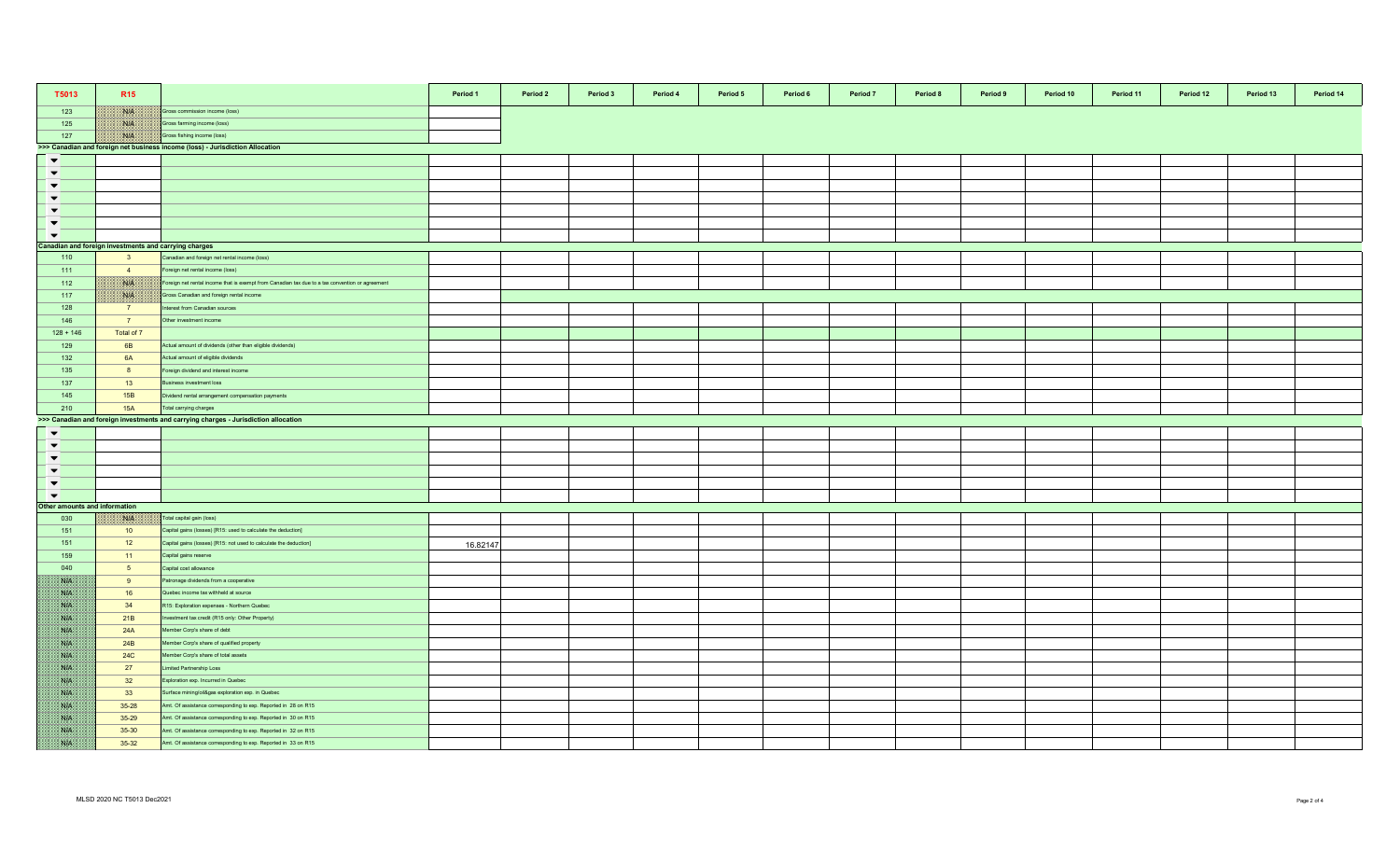| T5013                          | R <sub>15</sub>                                                                                     |                                                                         | Period 1 | Period 2 | Period 3 | Period 4 | Period 5 | Period 6 | Period 7 | Period 8 | Period 9 | Period 10 | Period 11 | Period 12 | Period 13 | Period 14 |
|--------------------------------|-----------------------------------------------------------------------------------------------------|-------------------------------------------------------------------------|----------|----------|----------|----------|----------|----------|----------|----------|----------|-----------|-----------|-----------|-----------|-----------|
| NK                             | 35-33                                                                                               | Amt. Of assistance corresponding to exp. Reported in 33 on R15          |          |          |          |          |          |          |          |          |          |           |           |           |           |           |
| W                              | 35-34                                                                                               | Research amt. of assistance corresponding to exp. Reported in 34 on R15 |          |          |          |          |          |          |          |          |          |           |           |           |           |           |
| NB                             | 42                                                                                                  | Percentage of business carried on in Quebec by the partnership          |          |          |          |          |          |          |          |          |          |           |           |           |           |           |
| 171                            | 17                                                                                                  | Foreign tax paid on non-business income                                 |          |          |          |          |          |          |          |          |          |           |           |           |           |           |
| 172                            | 18                                                                                                  | Foreign tax paid on business income                                     |          |          |          |          |          |          |          |          |          |           |           |           |           |           |
| 173                            | 28                                                                                                  | Cdn Exploration Expenses (CEE)                                          |          |          |          |          |          |          |          |          |          |           |           |           |           |           |
| 174                            | 29                                                                                                  | Cdn Development expenses (CDE)                                          |          |          |          |          |          |          |          |          |          |           |           |           |           |           |
| 175                            | 30 <sup>°</sup>                                                                                     | Cdn Oil and gas property exp (COPGE)                                    |          |          |          |          |          |          |          |          |          |           |           |           |           |           |
| 176                            | 31                                                                                                  | Foreign exploration and development expenses (FEDE)                     |          |          |          |          |          |          |          |          |          |           |           |           |           |           |
| 182                            | 19                                                                                                  | Eligible amount of charitable donations                                 |          |          |          |          |          |          |          |          |          |           |           |           |           |           |
| 183                            | 20                                                                                                  | Eligible amount of cultural and ecological gifts                        |          |          |          |          |          |          |          |          |          |           |           |           |           |           |
|                                | >>> Other amounts and information - T5013 jurisdiction allocation and R15 complementary information |                                                                         |          |          |          |          |          |          |          |          |          |           |           |           |           |           |
| <b>F</b>                       |                                                                                                     |                                                                         |          |          |          |          |          |          |          |          |          |           |           |           |           |           |
| $\overline{\phantom{a}}$       |                                                                                                     |                                                                         |          |          |          |          |          |          |          |          |          |           |           |           |           |           |
| <b>PARTS</b>                   |                                                                                                     |                                                                         |          |          |          |          |          |          |          |          |          |           |           |           |           |           |
| $\overline{\phantom{a}}$       |                                                                                                     |                                                                         |          |          |          |          |          |          |          |          |          |           |           |           |           |           |
| $\mathbf{r}$                   |                                                                                                     |                                                                         |          |          |          |          |          |          |          |          |          |           |           |           |           |           |
| <b>P</b>                       |                                                                                                     |                                                                         |          |          |          |          |          |          |          |          |          |           |           |           |           |           |
| $\Rightarrow$                  |                                                                                                     |                                                                         |          |          |          |          |          |          |          |          |          |           |           |           |           |           |
| $\sim$                         |                                                                                                     |                                                                         |          |          |          |          |          |          |          |          |          |           |           |           |           |           |
| <b>PART</b>                    |                                                                                                     |                                                                         |          |          |          |          |          |          |          |          |          |           |           |           |           |           |
|                                |                                                                                                     |                                                                         |          |          |          |          |          |          |          |          |          |           |           |           |           |           |
|                                |                                                                                                     | <b>Renounced Canadian exploration and development expenses</b>          |          |          |          |          |          |          |          |          |          |           |           |           |           |           |
| 190                            | 60                                                                                                  | Cdn exploration expense - renunciation                                  |          |          |          |          |          |          |          |          |          |           |           |           |           |           |
| 191                            | 61                                                                                                  | Cdn development expense - renunciation                                  |          |          |          |          |          |          |          |          |          |           |           |           |           |           |
| 192                            | BUS.                                                                                                | Cdn exploration expense - assistance                                    |          |          |          |          |          |          |          |          |          |           |           |           |           |           |
| 193                            | NB                                                                                                  | Cdn development expense - assistance                                    |          |          |          |          |          |          |          |          |          |           |           |           |           |           |
| 196                            | <b>NIK</b>                                                                                          | Reduction - Portion subject int. free                                   |          |          |          |          |          |          |          |          |          |           |           |           |           |           |
| 194                            | W                                                                                                   | Amount - Exp qualifying for ITC                                         |          |          |          |          |          |          |          |          |          |           |           |           |           |           |
| 195                            | WIN                                                                                                 | Amount - Portion subject int. free                                      |          |          |          |          |          |          |          |          |          |           |           |           |           |           |
| 197                            | ma<br>NA                                                                                            | BC - Expenses - Tax Credit                                              |          |          |          |          |          |          |          |          |          |           |           |           |           |           |
| 198<br>199                     | <b>NOTE</b>                                                                                         | SK - Expenses - Tax Credit<br>MB - Expenses - Tax Credit                |          |          |          |          |          |          |          |          |          |           |           |           |           |           |
|                                | <b>ISLA</b>                                                                                         | ON - Expenses - Tax Credit                                              |          |          |          |          |          |          |          |          |          |           |           |           |           |           |
| 200<br>NB                      | 62                                                                                                  | Quebec Exploration Expense                                              |          |          |          |          |          |          |          |          |          |           |           |           |           |           |
| NK                             | 63                                                                                                  | Quebec surface mining exploration or oil and gas exploration expenses   |          |          |          |          |          |          |          |          |          |           |           |           |           |           |
| <b>SATIS</b>                   | 64                                                                                                  | Exploration expenses - Northern Quebec                                  |          |          |          |          |          |          |          |          |          |           |           |           |           |           |
| NB                             | 65                                                                                                  | Security issues expenses                                                |          |          |          |          |          |          |          |          |          |           |           |           |           |           |
| NK                             | 66-60                                                                                               | Amt. of assistance corresponding to exp. reported in 60                 |          |          |          |          |          |          |          |          |          |           |           |           |           |           |
| <b>SYLVEN</b>                  | 66-61                                                                                               | Amt. of assistance corresponding to exp. reported in 61                 |          |          |          |          |          |          |          |          |          |           |           |           |           |           |
| NK                             | 66-62                                                                                               | Amt. of assistance corresponding to exp. reported in 62                 |          |          |          |          |          |          |          |          |          |           |           |           |           |           |
| <b>SUP</b>                     | 66-63                                                                                               | Amt. of assistance corresponding to exp. reported in 63                 |          |          |          |          |          |          |          |          |          |           |           |           |           |           |
| WH                             | 66-64                                                                                               | Amt. of assistance corresponding to exp. reported in 64                 |          |          |          |          |          |          |          |          |          |           |           |           |           |           |
| <b>Tax Shelter Information</b> |                                                                                                     |                                                                         |          |          |          |          |          |          |          |          |          |           |           |           |           |           |
| 201                            | 50                                                                                                  | Number of units acquired                                                | 1.00000  |          |          |          |          |          |          |          |          |           |           |           |           |           |
| 202                            | 51                                                                                                  | Cost per unit                                                           | 25.00000 |          |          |          |          |          |          |          |          |           |           |           |           |           |